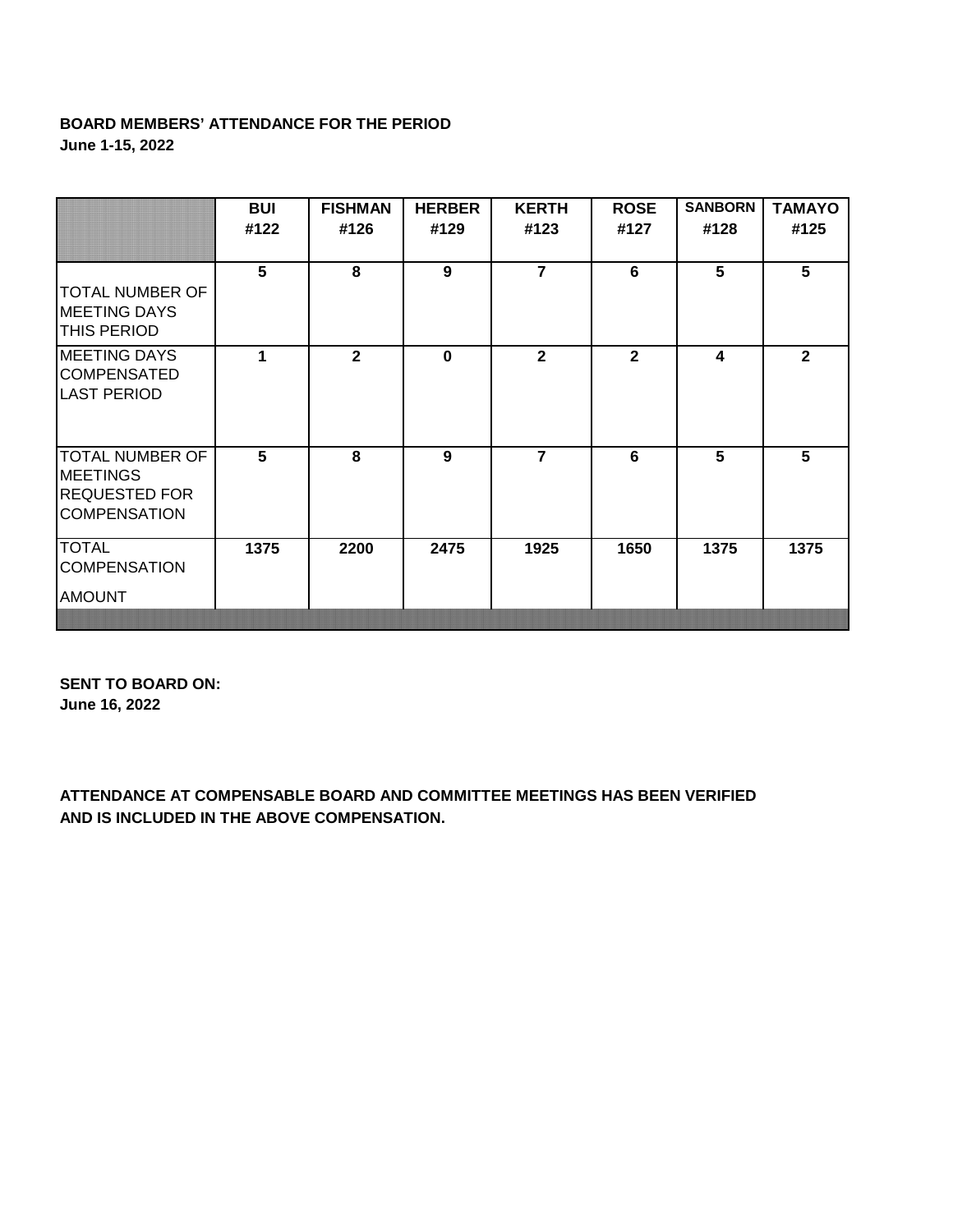**TO:** President of the Board<br> **FROM:** Director: Brandon Ro **Director:** Brandon Rose

Signature: *Brandon Rose (kw)*

**RE: REQUEST COMPENSATION FOR SERVICE RENDERED AT THE REQUEST OF THE BOARD (Per Resolution 91-7-5)**

**PAY PERIOD: JUNE 1, 2022 – JUNE 15, 2022**

#### **BOARD/COMMITTEE MEETINGS AND ADDITIONAL ACTIVITIES:**

| $\Box$ | <b>DATE</b> | <b>PURPOSE</b>                                 | <b>COMPENSATION</b><br><b>CATEGORY*</b> | <b>ATTENDEES</b> |
|--------|-------------|------------------------------------------------|-----------------------------------------|------------------|
|        | 06/02/22    | <b>Speaking: Rotary Club of Folsom</b>         | $\mathbf{F}$                            |                  |
|        | 06/07/22    | <b>Strategic Development Committee Meeting</b> | $\mathsf{C}$                            |                  |
|        | 06/08/22    | <b>Policy Committee Meeting</b>                | $\mathsf{C}$                            |                  |
|        | 06/09/22    | <b>Metro Chamber Leadership Event</b>          | $\mathbf{F}$                            |                  |
|        | 06/12/22    | <b>Sacramento Pride Parade</b>                 | $\mathbf{F}$                            |                  |
|        | 06/15/22    | <b>ERCS Committee Meeting</b>                  | $\mathsf{C}$                            |                  |
|        |             |                                                |                                         |                  |
|        |             |                                                |                                         |                  |
|        |             |                                                |                                         |                  |
|        |             |                                                |                                         |                  |
|        |             |                                                |                                         |                  |
|        |             |                                                |                                         |                  |
|        |             |                                                |                                         |                  |
|        |             |                                                |                                         |                  |
|        |             |                                                |                                         |                  |
|        |             |                                                |                                         |                  |
|        |             |                                                |                                         |                  |

#### **Total number of meetings compensated in the first half of the month: N/A**

### **Total number of eligible compensation days this period: 6**

#### **Total number of activities requested for compensation: 6**

Please mark the box "N/C" if you do not want to receive compensation but wish this meeting reflected on compensation form.

\*COMPENSATION CATEGORIES: (GP-12 Board Compensation and Benefits)

- A-Adhoc Committee Meetings
- B-SMUD Workshops
- C-Publicly Noticed Meetings/Committees/Closed Sessions

D-State/Federal Legislative Meetings/Briefings

E-Customer or SMUD Staff Meetings

F-Community Meetings/Events

G-Recognition Events for SMUD

H-Conference/Organized Educational Activities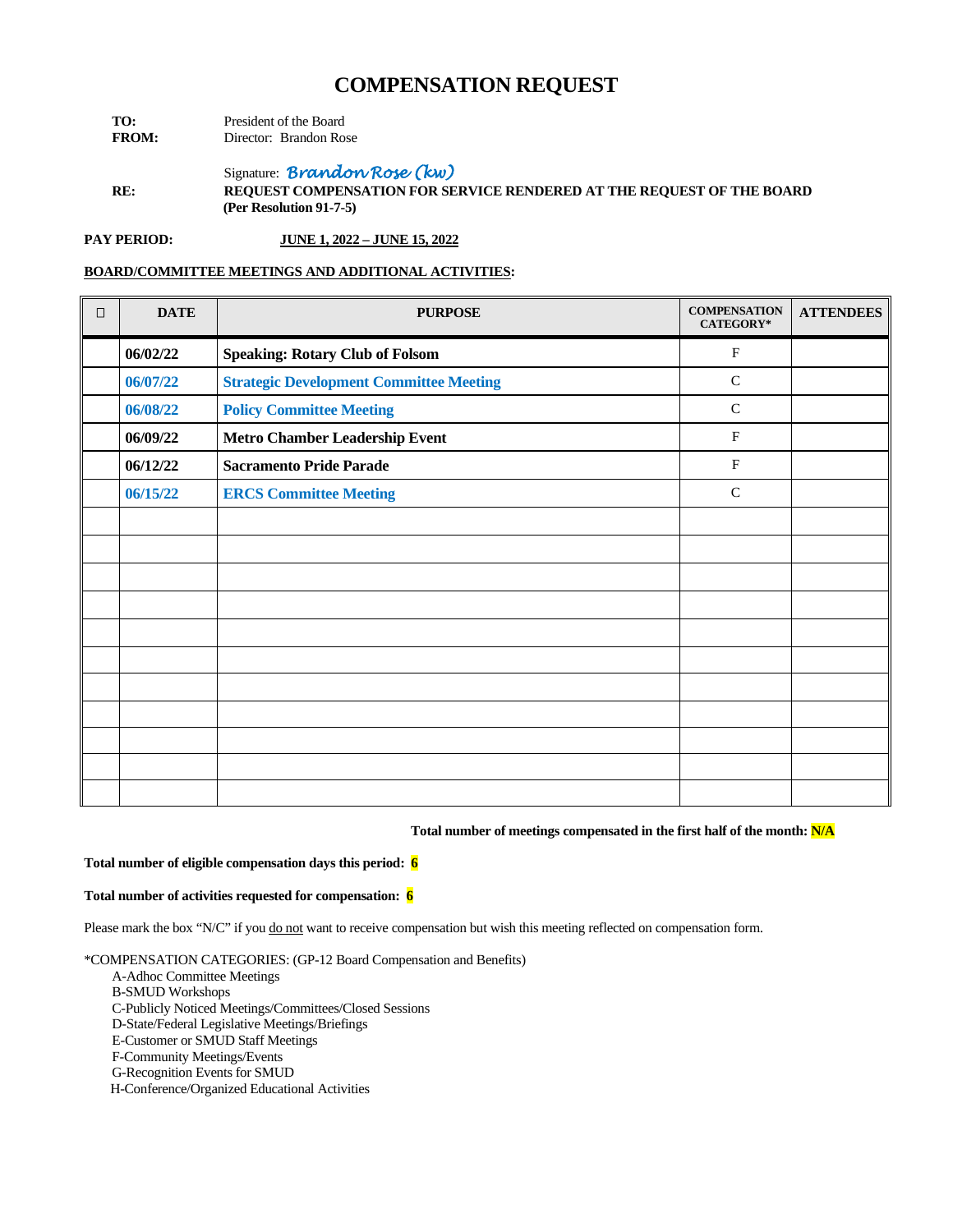- **TO:** President of the Board<br>**FROM:** Director: Nancy Bui-T **Director:** Nancy Bui-Thompson
- Signature: *Nancy Bui-Thompson (kw)* **RE: REQUEST COMPENSATION FOR SERVICE RENDERED AT THE REQUEST OF THE BOARD (Per Resolution 91-7-5)**

**PAY PERIOD: JUNE 1, 2022 – JUNE 15, 2022**

## **BOARD/COMMITTEE MEETINGS AND ADDITIONAL ACTIVITIES:**

| $\Box$ | <b>DATE</b> | <b>PURPOSE</b>                                 | <b>COMPENSATION</b><br>CATEGORY* | <b>ATTENDEES</b> |
|--------|-------------|------------------------------------------------|----------------------------------|------------------|
|        | 06/02/22    | <b>Sacramento Host Breakfast Event</b>         | $_{\rm F}$                       |                  |
|        | 06/04/22    | <b>Crocker Live Art Auction and Event</b>      | $\mathbf F$                      |                  |
|        | 06/07/22    | <b>Strategic Development Committee Meeting</b> | $\mathsf{C}$                     |                  |
|        | 06/08/22    | <b>Summit of Americas Inaugural Ceremony</b>   | H                                |                  |
|        | 06/15/22    | <b>State of the City Address</b>               | $\mathbf F$                      |                  |
|        | 06/15/22    | <b>ERCS Committee Meeting</b>                  | $\mathsf{C}$                     |                  |
|        |             |                                                |                                  |                  |
|        |             |                                                |                                  |                  |
|        |             |                                                |                                  |                  |
|        |             |                                                |                                  |                  |
|        |             |                                                |                                  |                  |
|        |             |                                                |                                  |                  |
|        |             |                                                |                                  |                  |
|        |             |                                                |                                  |                  |
|        |             |                                                |                                  |                  |

**Total number of meetings compensated in the first half of the month: N/A**

#### **Total number of eligible compensation days this period: 5**

#### **Total number of activities requested for compensation: 5**

Please check the box if you do not want to receive compensation but wish this meeting reflected on compensation form.

- A-Adhoc Committee Meetings
- B-SMUD Workshops
- C-Publicly Noticed Meetings/Committees/Closed Sessions
- D-State/Federal Legislative Meetings/Briefings
- E-Customer or SMUD Staff Meetings
- F-Community Meetings/Events
- G-Recognition Events for SMUD
- H-Conference/Organized Educational Activities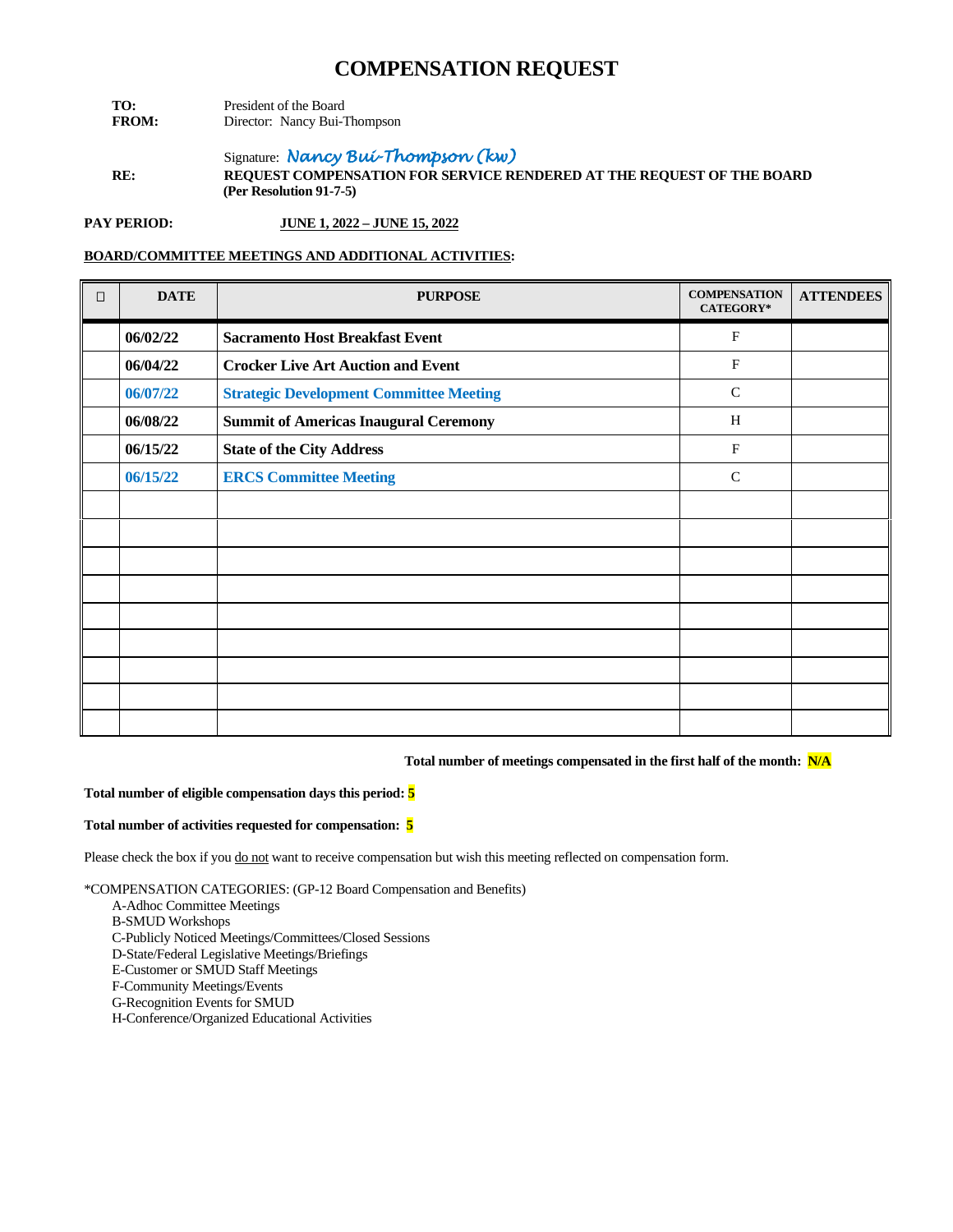- **TO:** President of the Board<br>**FROM:** Director: Gregg Fishn **Director:** Gregg Fishman
- Signature: *Gregg Fishman (kw)*  **RE: REQUEST COMPENSATION FOR SERVICE RENDERED AT THE REQUEST OF THE BOARD (Per Resolution 91-7-5)**

**PAY PERIOD: JUNE 1, 2022 – JUNE 15, 2022**

## **BOARD/COMMITTEE MEETINGS AND ADDITIONAL ACTIVITIES:**

| П | <b>DATE</b> | <b>PURPOSE</b>                                                   | <b>COMPENSATION</b><br><b>CATEGORY*</b> | <b>ATTENDEES</b> |
|---|-------------|------------------------------------------------------------------|-----------------------------------------|------------------|
|   | 06/04/22    | Speaking: WEAVS "Fill the Bag: Retail Shopping Event             | $\mathbf{F}$                            |                  |
|   | 06/05/22    | <b>Speaking: Indus Valley American Chamber Gala</b>              | F                                       |                  |
|   | 06/06/22    | <b>California Hydrogen Summit Kick-off Reception</b>             | F                                       |                  |
|   | 06/07/22    | <b>ERCS Pre-Brief</b>                                            | E                                       |                  |
|   | 06/07/22    | California Hydrogen Summit                                       | $\mathbf{F}$                            |                  |
|   | 06/07/22    | <b>Strategic Development Committee Meeting</b>                   | $\mathsf{C}$                            |                  |
|   | 06/08/22    | <b>Policy Committee Meeting</b>                                  | $\mathsf{C}$                            |                  |
|   | 06/09/22    | <b>Speaking: Sons in Retirement Monthly Meeting and Luncheon</b> | F                                       |                  |
|   | 06/12/22    | <b>Sacramento Pride Parade</b>                                   | F                                       |                  |
|   | 06/15/22    | <b>ERCS Committee Meeting</b>                                    | $\mathbf C$                             |                  |
|   |             |                                                                  |                                         |                  |
|   |             |                                                                  |                                         |                  |
|   |             |                                                                  |                                         |                  |
|   |             |                                                                  |                                         |                  |
|   |             |                                                                  |                                         |                  |
|   |             |                                                                  |                                         |                  |
|   |             |                                                                  |                                         |                  |

#### **Total number of meetings compensated in the first half of the month: N/A**

#### **Total number of eligible compensation days this period: 8**

#### **Total number of activities requested for compensation: 8**

Please mark the box "N/C" if you do not want to receive compensation but wish this meeting reflected on compensation form.

- A-Adhoc Committee Meetings
- B-SMUD Workshops
- C-Publicly Noticed Meetings/Committees/Closed Sessions
- D-State/Federal Legislative Meetings/Briefings
- E-Customer or SMUD Staff Meetings
- F-Community Meetings/Events
- G-Recognition Events for SMUD
- H-Conference/Organized Educational Activities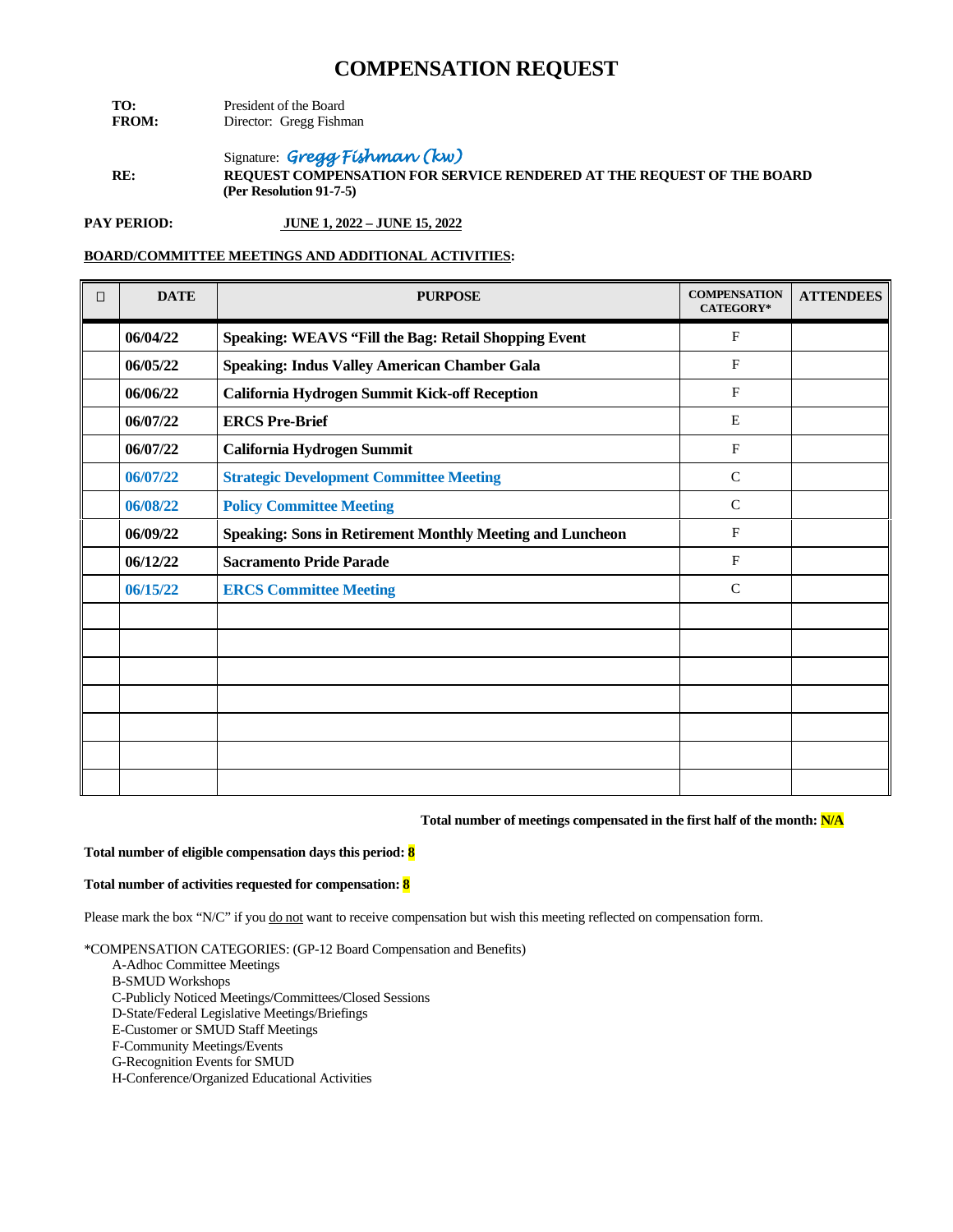### **TO:** President of the Board<br>**FROM:** Director: Rosanna He Director: Rosanna Herber

Signature: *Rosanna Herber (kw)* **RE: REQUEST COMPENSATION FOR SERVICE RENDERED AT THE REQUEST OF THE BOARD (Per Resolution 91-7-5)**

## **PAY PERIOD: JUNE 1, 2022 – JUNE 15, 2022**

### **BOARD/COMMITTEE MEETINGS AND ADDITIONAL ACTIVITIES:**

| $\Box$ | <b>DATE</b> | <b>PURPOSE</b>                                                          | <b>COMPENSATION</b><br>CATEGORY* | <b>ATTENDEES</b> |
|--------|-------------|-------------------------------------------------------------------------|----------------------------------|------------------|
|        | 06/01/22    | Pride Flag Raising at Sacramento City Hall                              | $\mathbf{F}$                     |                  |
|        | 06/01/22    | Pride Flag Raising at Elk Grove City Hall                               | $\mathbf{F}$                     | L. Anguay        |
|        | 06/02/22    | <b>Meeting with Lora Anguay</b>                                         | E                                |                  |
|        | 06/02/22    | <b>Coyote Creek Site Tour</b>                                           | $\mathbf F$                      |                  |
|        | 06/06/22    | <b>Electric Stars Meeting</b>                                           | $\boldsymbol{\mathrm{F}}$        |                  |
|        | 06/07/22    | <b>Finance and Audit Pre-Brief</b>                                      | E                                |                  |
|        | 06/07/22    | <b>Strategic Development Committee Meeting</b>                          | $\mathcal{C}$                    |                  |
|        | 06/08/22    | KVIE PBS Reception and Viewing of "LGBTQ Then and Now in<br>Sacramento" | $\mathbf{F}$                     |                  |
|        | 06/08/22    | <b>Policy Committee Meeting</b>                                         | $\mathcal{C}$                    |                  |
|        | 06/10/22    | <b>American Leadership Forum (ALF) Session</b>                          | F                                |                  |
|        | 06/12/22    | <b>Emcee Sacramento Pride Parade</b>                                    | $\mathbf{F}$                     |                  |
|        | 06/13/22    | <b>Shine Grant Process Meeting</b>                                      | E                                |                  |
|        | 06/15/22    | <b>State of the City Address</b>                                        | F                                |                  |
|        |             |                                                                         |                                  |                  |
|        |             |                                                                         |                                  |                  |
|        |             |                                                                         |                                  |                  |
|        |             |                                                                         |                                  |                  |
|        |             |                                                                         |                                  |                  |
|        |             |                                                                         |                                  |                  |

**Total number of meetings compensated in the first half of the month: N/A**

#### **Total number of eligible compensation days this period: 9**

#### **Total number of activities requested for compensation: 9**

Please check the box if you do not want to receive compensation but wish this meeting reflected on compensation form.

- A-Adhoc Committee Meetings
- B-SMUD Workshops
- C-Publicly Noticed Meetings/Committees/Closed Sessions
- D-State/Federal Legislative Meetings/Briefings
- E-Customer or SMUD Staff Meetings
- F-Community Meetings/Events
- G-Recognition Events for SMUD
- H-Conference/Organized Educational Activities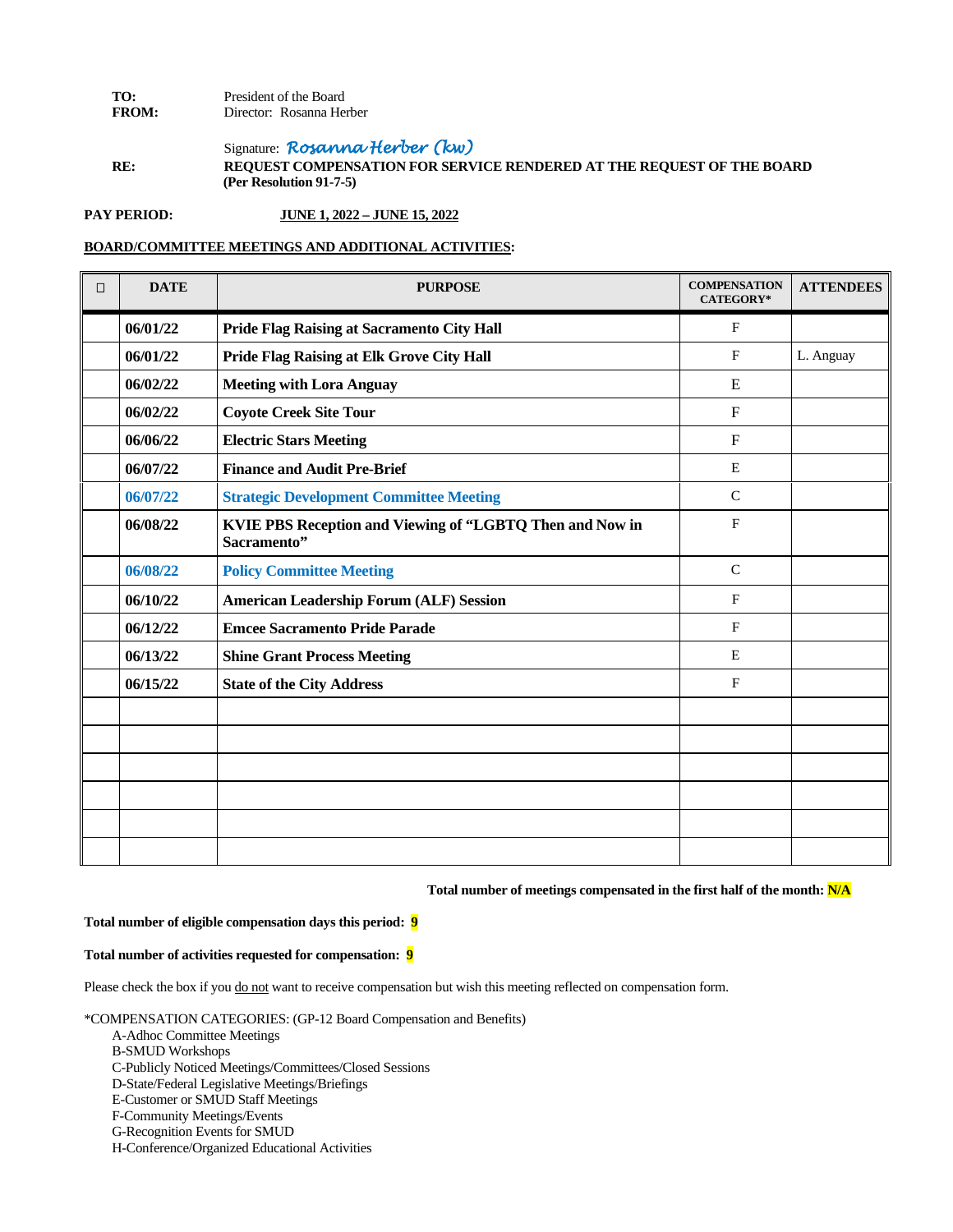| TO:          | President of the Board |  |
|--------------|------------------------|--|
| <b>FROM:</b> | Director: Rob Kerth    |  |

Signature: *Rob Kerth (kw)* **RE: REQUEST COMPENSATION FOR SERVICE RENDERED AT THE REQUEST OF THE BOARD (Per Resolution 91-7-5)**

**PAY PERIOD: JUNE 1, 2022 – JUNE 15, 2022**

### **BOARD/COMMITTEE MEETINGS AND ADDITIONAL ACTIVITIES:**

| $\Box$ | <b>DATE</b> | <b>PURPOSE</b>                                    | <b>COMPENSATION</b><br>CATEGORY* | <b>ATTENDEES</b> |
|--------|-------------|---------------------------------------------------|----------------------------------|------------------|
|        | 06/01/22    | <b>Sacramento Host Reception</b>                  | F                                |                  |
|        | 06/02/22    | <b>Sacramento Host Breakfast and Event</b>        | F                                |                  |
|        | 06/06/22    | The California Hydrogen Summit Reception          | $\mathbf{F}$                     |                  |
|        | 06/07/22    | The California Hydrogen Summit                    | $\mathbf{F}$                     |                  |
|        | 06/07/22    | <b>Strategic Development Committee Meeting</b>    | $\mathsf{C}$                     |                  |
|        | 06/08/22    | <b>Policy Committee Meeting</b>                   | $\mathcal{C}$                    |                  |
|        | 06/14/22    | <b>Solano Settlement Briefing</b>                 | E                                |                  |
|        | 06/15/22    | <b>Wellspace Ribbon Cutting and Grand Opening</b> |                                  |                  |
|        | 06/15/22    | <b>ERCS Committee Meeting</b>                     | $\mathbf C$                      |                  |
|        |             |                                                   |                                  |                  |
|        |             |                                                   |                                  |                  |
|        |             |                                                   |                                  |                  |
|        |             |                                                   |                                  |                  |
|        |             |                                                   |                                  |                  |
|        |             |                                                   |                                  |                  |
|        |             |                                                   |                                  |                  |

#### **Total number of meetings compensated in the first half of the month: N/A**

#### **Total number of eligible compensation days this period: 7**

#### **Total number of activities requested for compensation: 7**

Please check the box if you do not want to receive compensation but wish this meeting reflected on compensation form.

- A-Adhoc Committee Meetings
- B-SMUD Workshops
- C-Publicly Noticed Meetings/Committees/Closed Sessions
- D-State/Federal Legislative Meetings/Briefings
- E-Customer or SMUD Staff Meetings
- F-Community Meetings/Events
- G-Recognition Events for SMUD
- H-Conference/Organized Educational Activities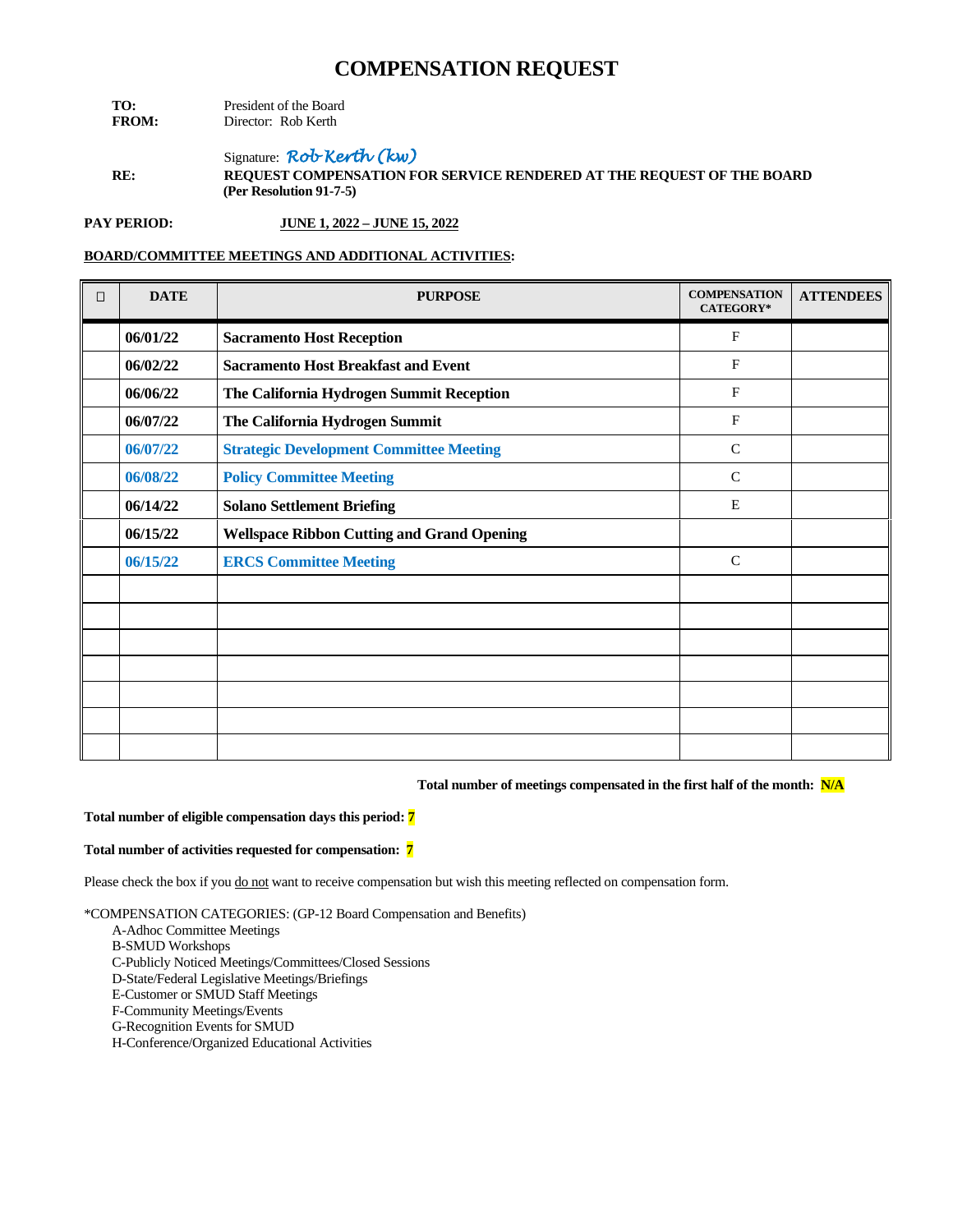| TO:          | President of the Board |  |
|--------------|------------------------|--|
| <b>FROM:</b> | Director: Dave Tamayo  |  |

Signature: *Dave Tamayo (kw)* **RE: REQUEST COMPENSATION FOR SERVICE RENDERED AT THE REQUEST OF THE BOARD (Per Resolution 91-7-5)**

**PAY PERIOD: JUNE 1, 2022 – JUNE 15, 2022**

## **BOARD/COMMITTEE MEETINGS AND ADDITIONAL ACTIVITIES:**

| $\Box$ | <b>DATE</b> | <b>PURPOSE</b>                                                                   | <b>COMPENSATION</b><br><b>CATEGORY*</b> | <b>ATTENDEES</b> |
|--------|-------------|----------------------------------------------------------------------------------|-----------------------------------------|------------------|
|        | 06/05/22    | <b>Filipino Festival</b>                                                         | $\mathbf{F}$                            |                  |
|        | 06/05/22    | <b>American River Natural History Association Art Gala</b>                       | F                                       |                  |
|        | 06/06/22    | <b>Speaking: Tahoe Park Neighborhood Association Community</b><br><b>Meeting</b> | $\mathbf{F}$                            |                  |
|        | 06/06/22    | Meeting with Lou Mennel of IBEW 1245                                             | F                                       |                  |
|        | 06/06/22    | California Hydrogen Summit Kick-off Reception                                    | $\mathbf{F}$                            |                  |
|        | 06/07/22    | California Hydrogen Summit                                                       | H                                       |                  |
|        | 06/07/22    | <b>Strategic Development Committee Meeting</b>                                   | $\mathsf{C}$                            |                  |
|        | 06/08/22    | <b>Policy Committee Meeting</b>                                                  | $\mathsf{C}$                            |                  |
|        | 06/15/22    | <b>State of the City Address</b>                                                 | $\mathbf{F}$                            |                  |
|        | 06/15/22    | <b>ERCS Committee Meeting</b>                                                    | $\mathcal{C}$                           |                  |
|        |             |                                                                                  |                                         |                  |
|        |             |                                                                                  |                                         |                  |
|        |             |                                                                                  |                                         |                  |
|        |             |                                                                                  |                                         |                  |
|        |             |                                                                                  |                                         |                  |
|        |             |                                                                                  |                                         |                  |

#### **Total number of meetings compensated in the first half of the month: N/A**

#### **Total number of eligible compensation days this period: 5**

#### **Total number of activities requested for compensation: 5**

Please check the box if you do not want to receive compensation but wish this meeting reflected on compensation form.

- A-Adhoc Committee Meetings
- B-SMUD Workshops
- C-Publicly Noticed Meetings/Committees/Closed Sessions
- D-State/Federal Legislative Meetings/Briefings
- E-Customer or SMUD Staff Meetings
- F-Community Meetings/Events
- G-Recognition Events for SMUD
- H-Conference/Organized Educational Activities